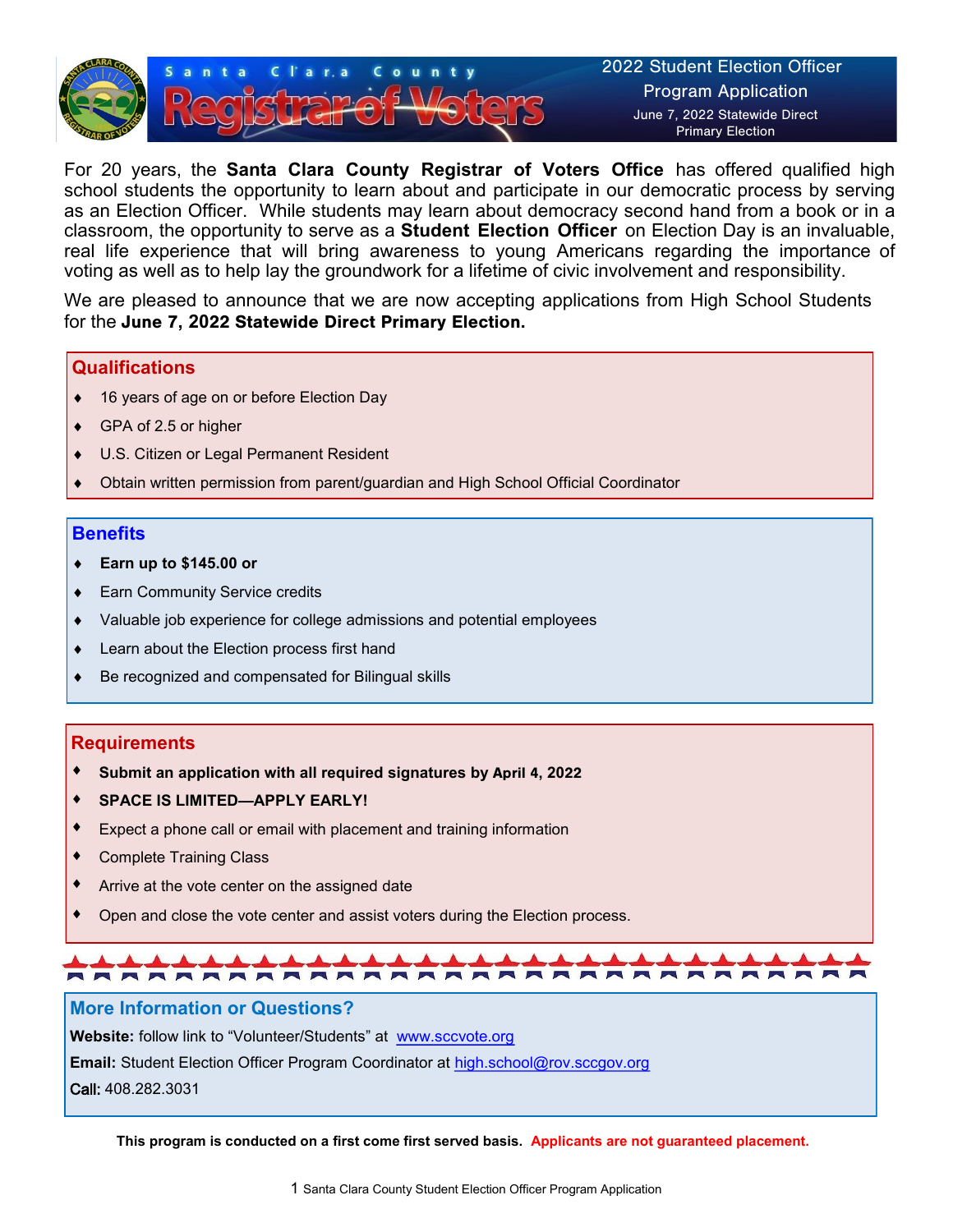

### **Student Contact Information (Please print clearly)**

| Title (check one): OMr. OMiss OMs.                                                                                                                                                       | Date of birth: ___________________                                                            |
|------------------------------------------------------------------------------------------------------------------------------------------------------------------------------------------|-----------------------------------------------------------------------------------------------|
|                                                                                                                                                                                          |                                                                                               |
| Middle name or initial: _______________________                                                                                                                                          |                                                                                               |
|                                                                                                                                                                                          | Grade: ________                                                                               |
|                                                                                                                                                                                          |                                                                                               |
|                                                                                                                                                                                          |                                                                                               |
| Primary phone #                                                                                                                                                                          | OCell OHome (check one)                                                                       |
| Alternative phone # _____________________                                                                                                                                                | O Cell O Home (check one)                                                                     |
| Email:<br><u> 1989 - Johann John Stoff, deutscher Stoffen und der Stoffen und der Stoffen und der Stoffen und der Stoffen u</u>                                                          |                                                                                               |
| Have you been an Election Officer before? (check one) OYes ONo<br><b>Transportation</b> (check one): $\bigcirc$ I drive $\bigcirc$ I will get a ride $\bigcirc$ Public $\bigcirc$ O0ther |                                                                                               |
| Are you fluent in another language? (check one): $\bigcirc$ Yes $\bigcirc$ No                                                                                                            |                                                                                               |
| ○ Cantonese ○ Gujarati<br>O Portuguese O Russian O Spanish O Syriac O Tagalog O Tamil<br>OPersian                                                                                        | OHindi OJapanese OKhmer OKorean OMandarin ONapali<br>$\bigcap$ Punjabi<br>OTelugu OVietnamese |
| I use this language: O Daily OFrequently O Rarely I learned this language: O Home O School O Native                                                                                      |                                                                                               |

#### **Requirements for Participation**

|  | 16 years of age on or before Election Day |  |  |  |  |
|--|-------------------------------------------|--|--|--|--|
|--|-------------------------------------------|--|--|--|--|

◆ GPA of 2.5 or higher

- Submit an application with all required signatures
- Complete Election Officer Training Class

U.S. Citizen/Legal Permanent Resident

#### **Student Agreement and Signature**

| By submitting this application, I affirm that the information set forth in it is true and complete. I understand that if I<br>am accepted, any false statements, omissions, or other misrepresentations made by me on this application may |  |                                 |
|--------------------------------------------------------------------------------------------------------------------------------------------------------------------------------------------------------------------------------------------|--|---------------------------------|
| result in my immediate dismissal.                                                                                                                                                                                                          |  |                                 |
| <b>I prefer to work</b> (check one): $\bigcirc$ Saturday (9am - 5pm) $\bigcirc$ Sunday (9am - 5pm) $\bigcirc$ Election Day (8am - 8pm)                                                                                                     |  |                                 |
| <b>Name</b> (print):                                                                                                                                                                                                                       |  |                                 |
|                                                                                                                                                                                                                                            |  | Date: <u>__________________</u> |
|                                                                                                                                                                                                                                            |  |                                 |